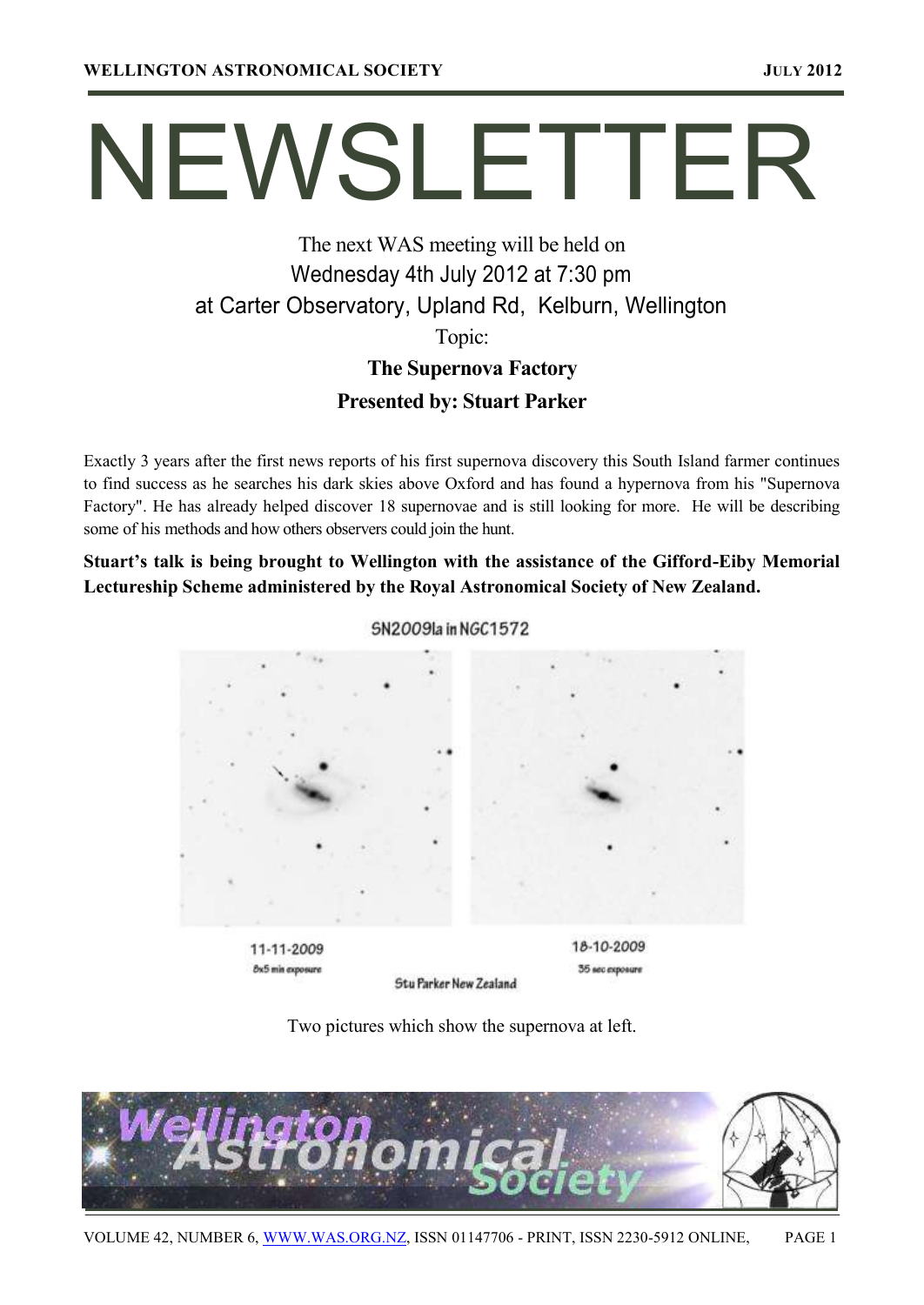| Page 1 - Next meeting               |                                                             |                         |
|-------------------------------------|-------------------------------------------------------------|-------------------------|
| Page 2- Upcoming events             | Page 4 Telescopes for sale                                  | Page 7 Sky features for |
| Chairman's report and Venus Transit | <b>WAS Research Group</b>                                   | July                    |
| Page 3 - Members' activities        | Pages 5&6 Variable Stars with Page 8 Sky chart for<br>Aline | July                    |

**UPCOMING EVENTS:** The next observing evening at the Tawa College observatory will be on: Saturday 16 June.

Text Chris Monigatti on his mobile 021 890 222 if you want to attend.

# **Chairman's Report for July 2012**

**The last meeting on June 6th focussed on the Transit of Venus we had hoped to observe that day.** As there were few results to talk about, we watched a good DVD on earlier attempts at this rare event.

**Transit of Venus on 6th June 2012-** Was planned to hold a public observation of this rare event in Wellington Civic Square near the Pyramid on top of Capital E. Wellington had what can only be described as miserable weather, cold and wet, and we did not see anything of the sun all day. My wife who stayed up in Waikanae saw Venus 4 times during the day. We spent most of the day in the Library watching the NASA live feed from Moana Lua, Hawaii. We had about 100 people stop and chat about the event.

Thanks to Roger Butland, Bill Parkin and Lesley Hughes, who helped me with is exercise and we look forward to doing something similar for the Partial Solar Eclipse on 14th November (It will be total in North Queensland.) It will be from about 8:00 am to noon locally.

As noted above we were washed out but having already established links with potential partner observers in other countries I became flooded with about 70 sets of timed observations. There were 3 from USA, 2 from Australia, 1 from Hasst, and an astounding 60 from Iran. These Iran data was sent via Atila Poro, my IOTA-ME contact who deals with that regions occultation reports in the same way that I do for RASNZ Occsec for Australia-NZ observers. He said he had only forwarded the reports that had accurate times and had filtered out another 100 or more. So I have since been working through this pile at rate of about 2 a day. Many observers had accurate times for two of the Contact points and a few had managed both Ingress and Egress. Many had sent digital pictures ranging from just the contacts to

some who sent 60 or more pictures. When plotted in the method we had hoped to use the graphs look like these two examples.

The times and parallax angle at the minimum points have generally been within about 10 minutes, and 5 arc second of the predicted values. Until the analysis of all results is complete I cannot say how close the final answer will be.

I will be writing up a summary of this work for a future WAS news letter , hopefully in next month or two.

Picture by Saeed Ahmad, Qorveh, Kurdistan, Iran

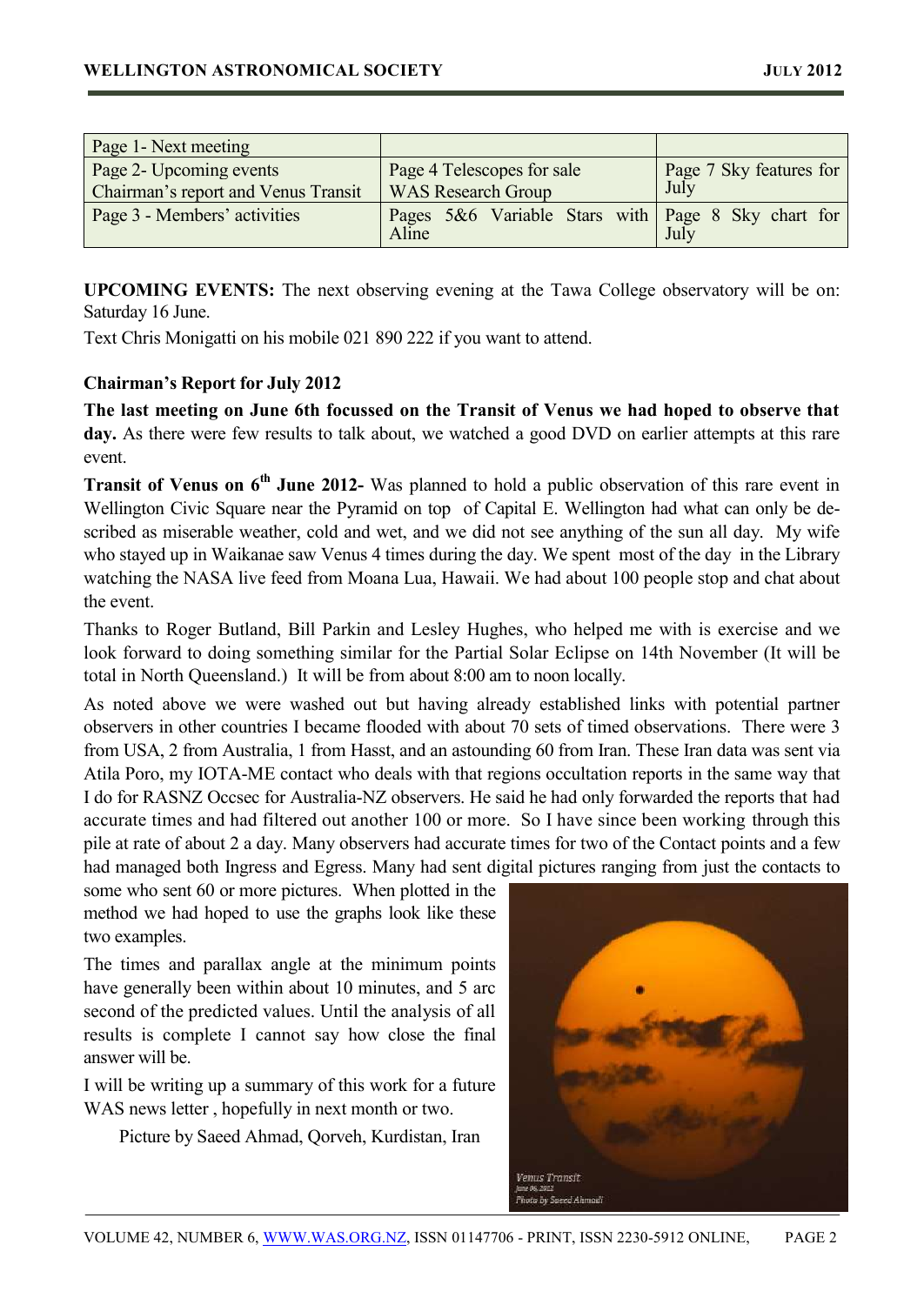

# **Thomas Cooke Telescope Volunteers**

Thanks to the members who volunteered to help with Saturday evening viewing following the planetarium show. May was well covered and we only need more volunteers for July and August, so please put your hand up to do a shift one Saturday evening. A list of dates will be at the next meeting so please come and sign on.

## **School Matariki talks.**

John Talbot has given talks to Houghton Bay School and Brooklyn School, and Gordon Hudson has talked to Titahi Bay School, as part of the Matariki season.

# **WAS member off to Space**

Connor Hale, a Yr 12 student member of WAS from Tawa College is going to attend the International Space Camp in Huntsville, Alabama, USA. Each year the Royal Society of New Zealand invite students to apply for scholarships to attend this prestigious event. In 2012, 4 students have been selected, (3 from greater Wellington, and one from Auckland). In Huntsville, the students experience aspects of Astronaut training and

Mission planning, activities that Connor will be well suited for as he has already had some flying training. He is also studying Photography at col-lege (and Astrophotography on observing nights) so we will hopefully be able to publish some images from the trip in the September Newsletter.

We look forward to hearing of Connor's experiences.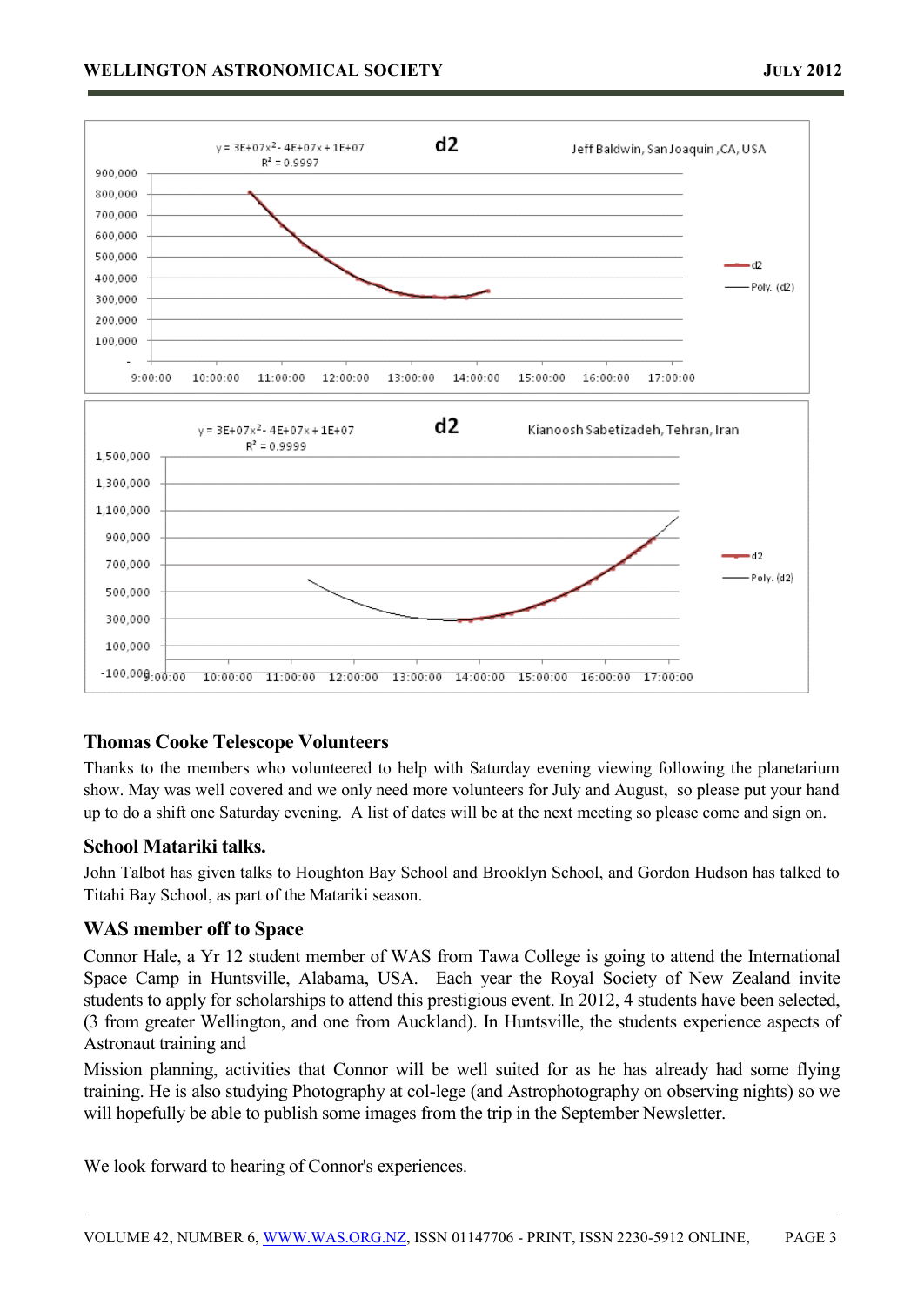# **For sale 8" Reflector Telescope**

Type: Dobsonian Reflector (Friction trunnions on swivel base.)

Tube Length: 1100mm Lens Diameter:: 8 inch (204mm) Finder Scope: 8 x 50

Eyepieces: 9mm and 25mm plus moon filter. Price: \$480 ono.

Contact: Lindsay Carter, 39 Hadleigh Court, Paraparaumu. Tel: 04 904 1001 Cell Phone: 021 1186274

# **For sale Televue 102mm (4") refractor.**

A professional optical instrument. Original owner, perfect condition. All documentation. Purchased for \$US5450 in 2001: US\$2250 telescope plus US\$3200 accessories (4mm, 6mm, 12mm and 31mm Nagler eyepieces, 45 diagonal, assorted filters, tripod, mount, metal carrying case, etc.). See specifications and reviews: [http://www.televue.com/engine/TV3\\_page.asp?id=31&Tab=\\_con](http://www.televue.com/engine/TV3_page.asp?id=31&Tab=_con)

This is a high-quality instrument with full set of top-of-the line accessories, everything lovingly cared for and in mint condition. \$NZ3990 shipping and insurance included. Contact: Lou Alfeld (03)442 8300

# **WAS Research Astronomy Group;**

**Occultation predictions** for the Wellington area are published on our web site at

[http://was.org.nz/01Occs.html](http://was.org.nz/01occs.html) or look at the RASNZ Occultation Section web site at [http://occsec.wellington.net.nz](http://occsec.wellington.net.nz/) for both predictions and results from the Australia/New Zealand region.

**Variable Stars**..We have also been working through a series of tutorials by Murray Forbes on processing images with IRIS software in order to get accurate star magnitudes from CCD or Digital Camera images.

We hope to have these put into a single document that can serve as an introduction to photometry for variable star observations. Remember visual observing of variables with naked eye or binoculars can also be valuable and a good introduction to the activity.

We welcome other observers to these meetings including those who would like to introduce us to their favourite astronomical research topics.

This is also a good place to come to ask questions about your telescope or equipment. Remember there are no stupid questions just stupid answers.

# **Jupiter Extinction Events (JEEs) and Jupiter Mutual Events (JMEs)**

A small group of us internationally have been looking at JME and JEE events which occur as the Galilean moons pass close to or in front of each other. Jupiter is now rising at least an hour before dawn and is an easy to find target.

The conjecture is that the atmosphere and Torus of IO can be detected when another moon passes close behind IO as seen from Earth. Io is known to be volcanically active and spews Sulphur and  $SO_2$  high up to about 8 radii from its surface. Is it also throwing up dust that can cause extinction? Some of this dust and gas forms an ionised torus ring around Jupiter.

Weather permitting the best times to start trying to observe will be:

31 Jul starting at 17:00 UT , 2 Aug starting at 16:15UT will also be 3 eclipse events in the time slot (moon in Jupiter shadow), 8 Aug starting about 16:00UT

The Challenge is to observe for long times – maybe up to 6 hours, the longest times will be possible from about Sept to November. You need to make continuous recording with little or no saturation of moon images, and use PST rather than Aperture measurement.

It helps to have good tracking and video DVR with MPEG then use 10 second or more blocking, or use CCD or Digital camera at about 1 minute intervals with accurate times.

Darks and Flats may help improve data but having reference moons mean you have nearby good comparison objects and Relative Magnitude rather than Absolute is needed to show the effects. See [http://scottysmightymini.com](http://scottysmightymini.com/) for more info and predictions.

For Pictorial of orbits use Occult4 ... Ephemerides...Graphics of the planets and their moons. Use the animation option to see what is going on.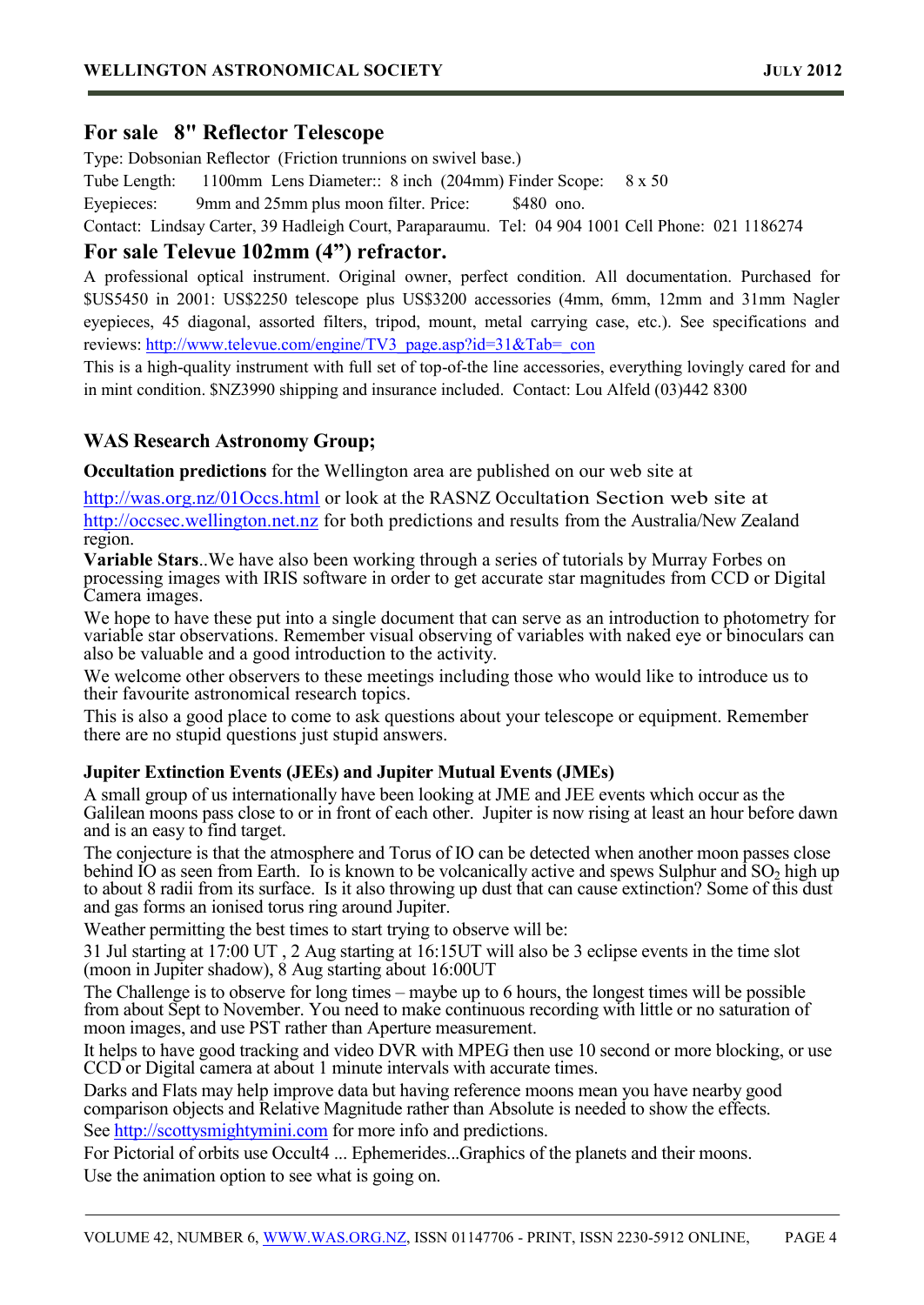



# **Variable Stars by Aline Homes**

#### **Delta Librae, an EA Type Eclipsing Binary**

So far we have dealt with star systems where the variability is caused by processes taking place within the stars themselves. This month we will look at a variable star, delta Librae, where the variability is due to periodic eclipses of one star by another.

Delta Lib belongs to a class of variable stars known as Algol-type (EA) eclipsing binaries..As the name suggests, these are binary systems..They are named after Algol (Al Ghul or beta Persei) the Demon or winking star, the variability of which has been known from antiquity.

Binary and multiple star systems are very common..For an eclipse to be seen the system must be more or less edge on to us..EA binaries are much the commonest eclipsing systems because their members are detached or semi-detached, that is, the stars are sufficiently far apart that their atmospheres have not merged into a common envelope. Outside eclipses, EA systems show no variation, except in the odd case where one of the members is itself variable, for example the far-southern binary RS

Chameleontis where one of the companions is a short period, low amplitude variable of delta Scuti type.

The period between eclipses can vary from hours to years and the stars can be of any size and spectral class..Some recurrent novae (eg. U Scorpii) are EA binaries with a white dwarf as the eclipsing companion. BL Telescopii, currently the subject of a VSS campaign, is an unusual high-amplitude long (778.6 day) period involving a F-class supergiant and a slightly smaller, but fainter companion.

This system is so close to edge-on to us that the primary eclipses are probably annular. In rare cases, the eclipsing body may not even be a star. Epsilon Aurigae, another F-class supergiant, is eclipsed by a dusty accretion disc surrounding a smaller, hotter B-class companion. Cont...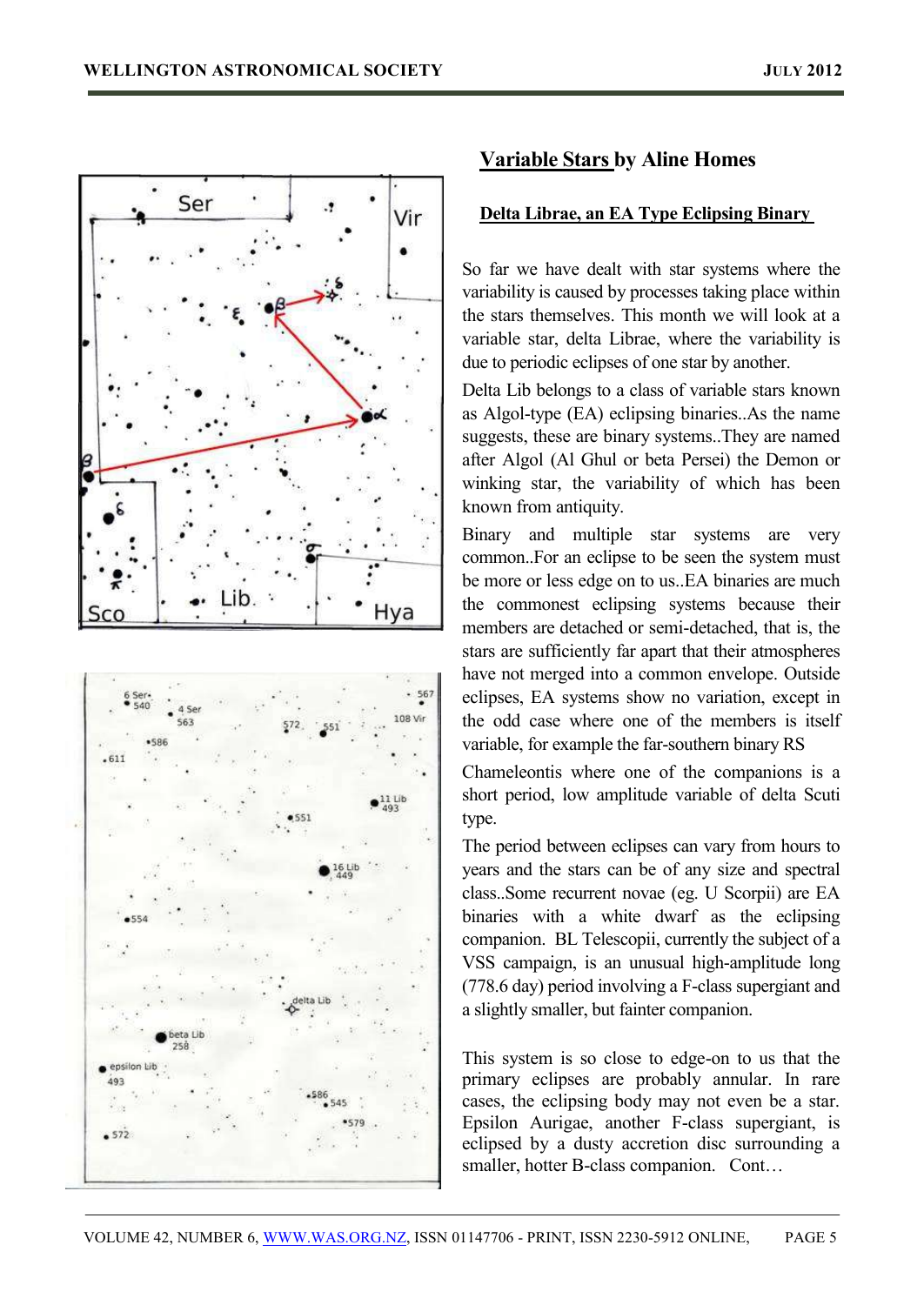EA systems also show a shallower secondary minimum half way through the cycle. This is when the primary passes in front of the companion. Depending on the size of the companion, the secondary minimum may be deep enough to allow visual observation, or so shallow it can only be detected photometrically.

# **Observing delta Librae**

This is quite a good star for beginning variable star observers because it is bright, relatively easy to find and the entire cycle can be followed by naked eye from a dark site, or with small binoculars otherwise. A finder chart for delta Lib is given in Fig. 1. Remember that N is at the top and W to the right. Find the head of the Scorpion and star-hop westwards, following the path shown by the arrows. Once you have located delta Lib, switch to the comparison chart (Fig 2). Before you start making any observations, orient the chart and make sure you can identify all the comparison stars. Make your estimates using the Schrader method outlined in previous articles. The comparison chart provided is one created by Stan Walker for a stalled project to test Glen Schrader's method on stars other than Cepheids with a few additional annotations. It uses an improved set of comparison stars to the chart available from AAVSO and omits some that are now suspected of being low-amplitude variables.

Because EA binaries don't do much between eclipses a few modifications are needed to the observing technique. Out of eclipse, two or three observations will be enough, but if the magnitude starts showing a decline, you will need to crank up observations to every 10-15 minutes, to follow the star into and out of eclipse. If the star is already below maximum at the start of your session, you will need to observe at 10-15 minute intervals for as long as you can, or until the star is back to maximum.

There are a few issues to be aware of with this system. Because the period between minima is roughly two and one third days, only about one in every three eclipses will occur at a convenient time for those of us who have to get up for work in the morning. Secondly, the total period of eclipse, from start of decline to return to maximum is something like 12 hours so you may not be able to follow it from start to finish, but don't not observe because of this. Even following part of the eclipse will give you a feel for the cycle. Finally, Libra is a zodiacal constellation - alpha Lib is actually more or less on the ecliptic. This means that there is rather more interference from the moon than the variables we have so far considered, and not just at full moon.

## **About delta Librae**

Delta Librae (also known as Zuben Elakibri) is, as we have discussed, an EA semi-detached eclipsing binary. The period is quite short, 2.3272 days, and the eclipse period remarkably long -about 12 hours. This may indicate that the companions are much the same size, but differ in brightness. In primary eclipse the decline is about one full magnitude and 1.1636 days after minimum there is a small dip of a few tenths of a magnitude marking the secondary eclipse. The range of the system is given by most sources as 4.9 to 5.9 for visual observers. The delta Lib system is 300 ly from Earth and the total mass is about 3.1 solar. It comprises a hot A0 class primary and a probably G class secondary. Mass transfer from the G-type star to the A-type is taking place, which is why the system is only semi-detached.

Delta Lib was the subject of a VSS observing campaign in 2009 to which I contributed. Information and results from this project are available from the VSS website at research projects/ equatorial eclipsing binaries/delta librae. A pdf of the report for 2009 ia available for download. A project to test Glen Schrader's method on eclipsing binaries was scheduled for 2010. Glen and I managed about one primary and one secondary eclipse apiece before the La Nina weather pattern set in, and bad weather caused the project to stall. Perhaps as La Nina declines it is time to revisit this.

A final word: this system could be a good one for budding DSLR photometrists. Just remember to shoot sets of dark frames periodically during your observing session.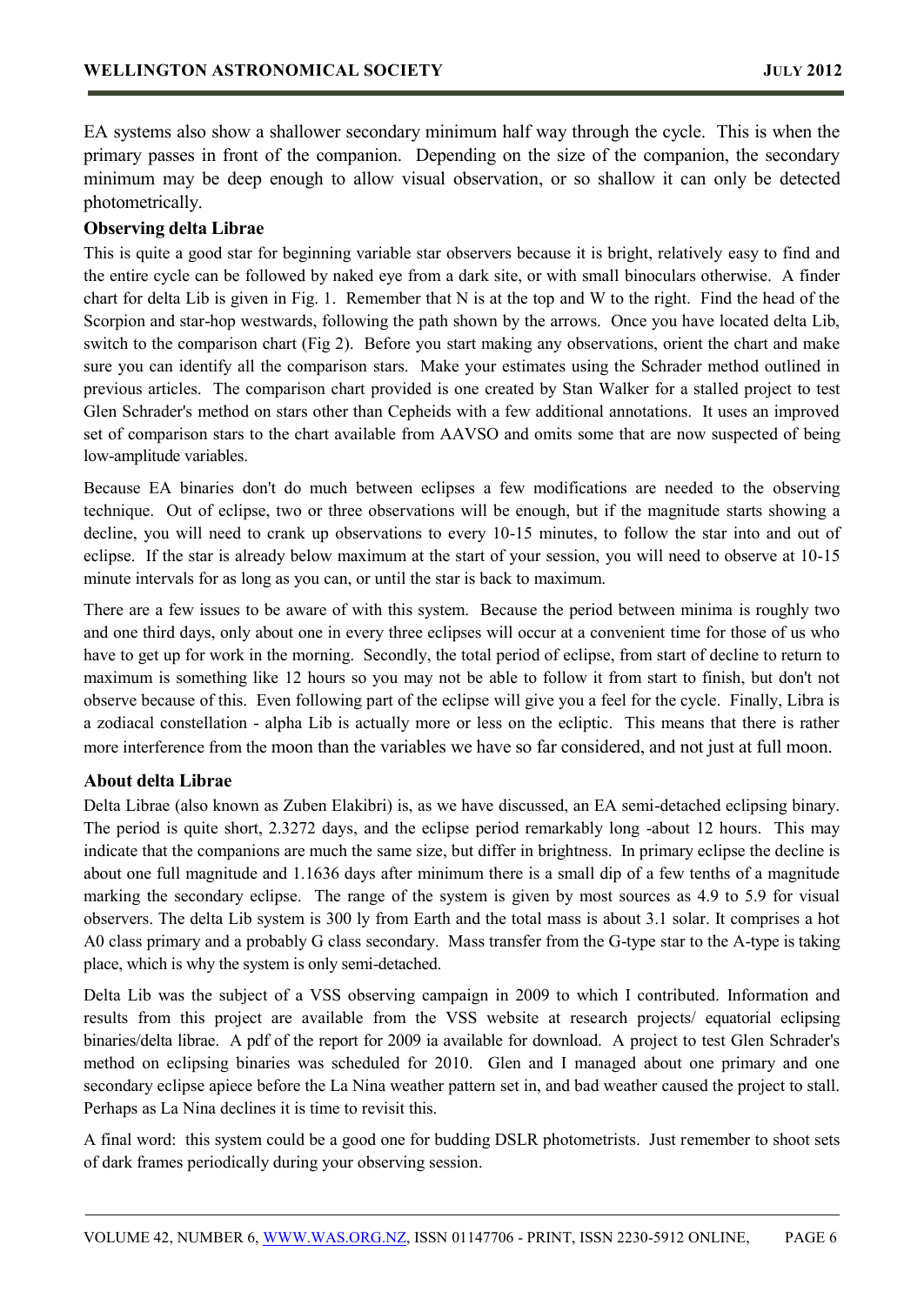#### **THE PLANETS IN JULY**

Mars and Saturn will be visible in the first part of the evening, but get rather low in the later part of the evening. During the month the separation of the two planets will decrease as Mars moves towards Saturn and Spica.

Mercury will be an easy object to the northwest an hour after sunset for the first two weeks of July. It will then get lower and fainter to become lost in the setting Sun's glare within a few days. In the morning Venus and Jupiter will be level and quite close in the dawn sky at the beginning of the month. During the month Jupiter gets higher.

#### **THE EVENING SKY**

MERCURY in the early evening during the first half of July about 45 minutes to an hour after sunset. As the month progresses Mercury will get fainter, its magnitude changing from 0.6 on the 1st to 1.9 on the 15th. An hour after sunset the planet will have an altitude about 10° and be to the northwest. Procyon will be some 20° to the left of Mercury and a little brighter than the planet. Sirius will be another 25° away and noticeably higher. After mid July Mercury will continue to fade and get lower in the evening sky as it heads back towards the Sun. It is at inferior conjunction on July 29 but no transit.

MARS and SATURN are both in Virgo throughout July. Mars sets between a little before midnight at first, half an hour earlier by the end of the month. Saturn sets a couple of hours after Mars on the 1st but

only 40 minutes later on the 31st. During July the distance between the two planets will steadily decrease, falling from 25° to 8° as Mars moves to the east through Virgo.

Saturn remains paired with Spica through July, less than 5° apart, Saturn lower and slightly brighter.

The distance between Mars and the Earth increases from 212 to 243 million km in July, its brightness will correspondingly drop from magnitude 0.9 to 1.1. So by the end of July Mars will be similar in brightness to Spica, but the two will of course be rather different in colour.

The moon passes the planets on July 24 and 25. On the 24th it will be 27% lit and 8° to the lower left of Mars. On the 25th the Moon will form a group with the planets and Spica. The 38% lit moon will be 7° above Mars and 7° to the left of Saturn. Spica will be a little closer to the Moon, 5.5° to its upper right.

## **PLANETS IN THE MORNING SKY**

VENUS and JUPITER are in Taurus: early in July both are to the left of Aldebaran. At first they will rise almost simultaneously, some 2 hours and 40 minutes before the Sun. The two planets will be about 5° apart with Venus to the right of Jupiter for the first week or so as they both move slowly to the east through the stars. After a few days Venus will be begin to move more rapidly than Jupiter so will move below and to the right of the gas giant as the month progresses. By the end of July the two will be 14° apart.

Jupiter starts July about midway between the Pleiades, to its left, and Aldebaran to its right. Venus

starts the month in the Hyades. Jupiter, moving more slowly than Venus, will end July with Aldebaran a little above and to its right. By then Jupiter will be rising nearly 4 hours before the Sun and so higher in the dawn sky.

URANUS is stationary on July 13 so its position barely changes during the month. It will be at magnitude 5.8 located in a corner of Cetus close to Pisces. By the end of July it will rise a little before 11pm so remaining essentially a morning object.

NEPTUNE in Aquarius during July moving very slowly to the west. Its magnitude will be between 7.9 and 7.8. By the end of July it will rise about 7.30 pm.

Both Uranus and Neptune will also be visible as morning objects.

*A light year (l.y.)is the distance that light travels in one year: nearly 10 million million km or 10<sup>13</sup> km. Sunlight takes eight minutes to get here; moonlight about one second. Sunlight reaches Neptune, the outermost major planet, in four hours. It takes four years to reach the nearest star, Alpha Centauri.*